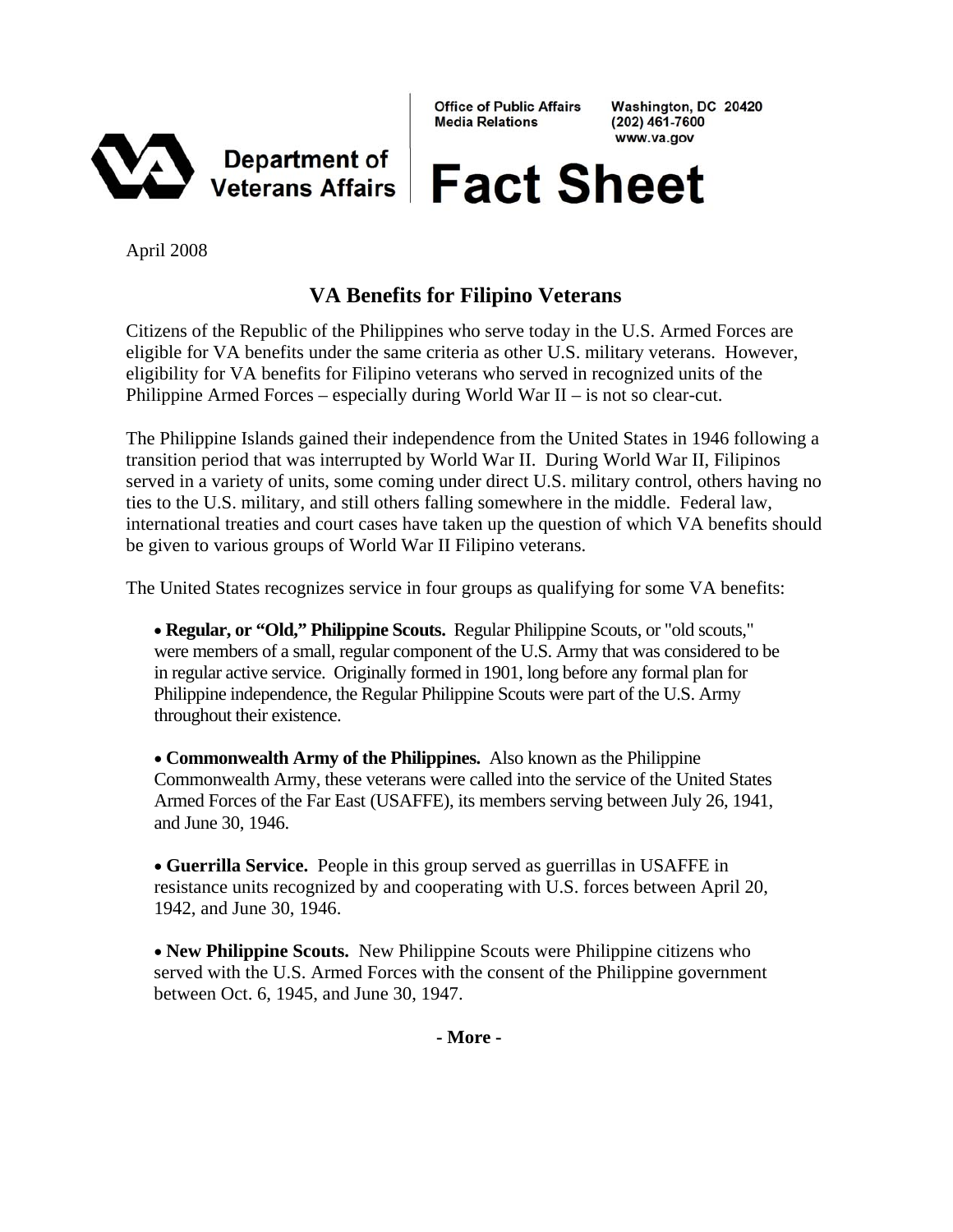## **Filipino Veterans 2/2/2/2**

### **Entitlement to VA Benefits**

Filipino veterans who served with U.S. forces in the Regular Philippine Scouts before October 6, 1945, are entitled to all VA benefits under the same criteria as apply to any veteran of U.S. military service. Those benefits are paid at the full-dollar rate, and their dependents and survivors are entitled to benefits under the eligibility rules common to survivors of U.S. veterans.

Veterans of the Commonwealth Army of the Philippines, recognized guerrilla forces, and the New Philippine Scouts are entitled to compensation for service-connected disabilities. They are not entitled to disability pension for non-service-connected disabilities, nor are their survivors entitled to death pension.

Benefits for veterans of the Commonwealth Army, recognized guerrilla forces, and the New Philippine Scouts who live outside of the United States are paid at the rate of 50 cents for each dollar. However, these veterans who reside in the United States receive full-dollar rate compensation payments if they are either U.S. citizens or lawfully admitted permanent resident aliens.

VA pays burial benefits to the survivors of certain veterans at the full-dollar rate for veterans who were residing in the U.S. on the date of death. Those veterans must also have been either United States citizens or lawfully admitted permanent resident aliens. This covers only Commonwealth Army and recognized guerrilla service. Eligibility applies to deaths on or after Nov. 1, 2000, as this is based on legislation enacted in 2000. Burial benefits for these veterans also include interment in any national cemetery with available space, a burial flag, and a grave marker or headstone.

VA pays burial benefits to the survivors of New Philippine Scouts as well, at the full-dollar rate, if the veterans were lawfully residing in the United States on the date of death, and were United States citizens or lawfully admitted permanent resident aliens. Eligibility applies to death on or after Dec. 16, 2003, based on legislation enacted in 2003.

The survivors of Commonwealth Army, recognized guerrilla forces, and New Philippine Scouts veterans who are entitled to Dependency and Indemnity Compensation (for example, if the veteran died during military service) are paid at a rate of 50 cents for each dollar when residing in the Philippines. Survivors residing in the United States and who are either U.S. citizens or lawfully admitted permanent resident aliens are entitled to full-dollar payment.

#### **Health Care Benefits**

Filipino Commonwealth Army Veterans, including those who were recognized by authority of the U.S. Army as belonging to organized Filipino guerilla forces, and new Philippine Scouts are eligible for VA health care in the United States on the same basis as U.S. veterans if they reside in the United States and are citizens or lawfully admitted for permanent residence. Old Philippine Scouts are eligible for VA health care benefits based upon their status as U.S. veterans.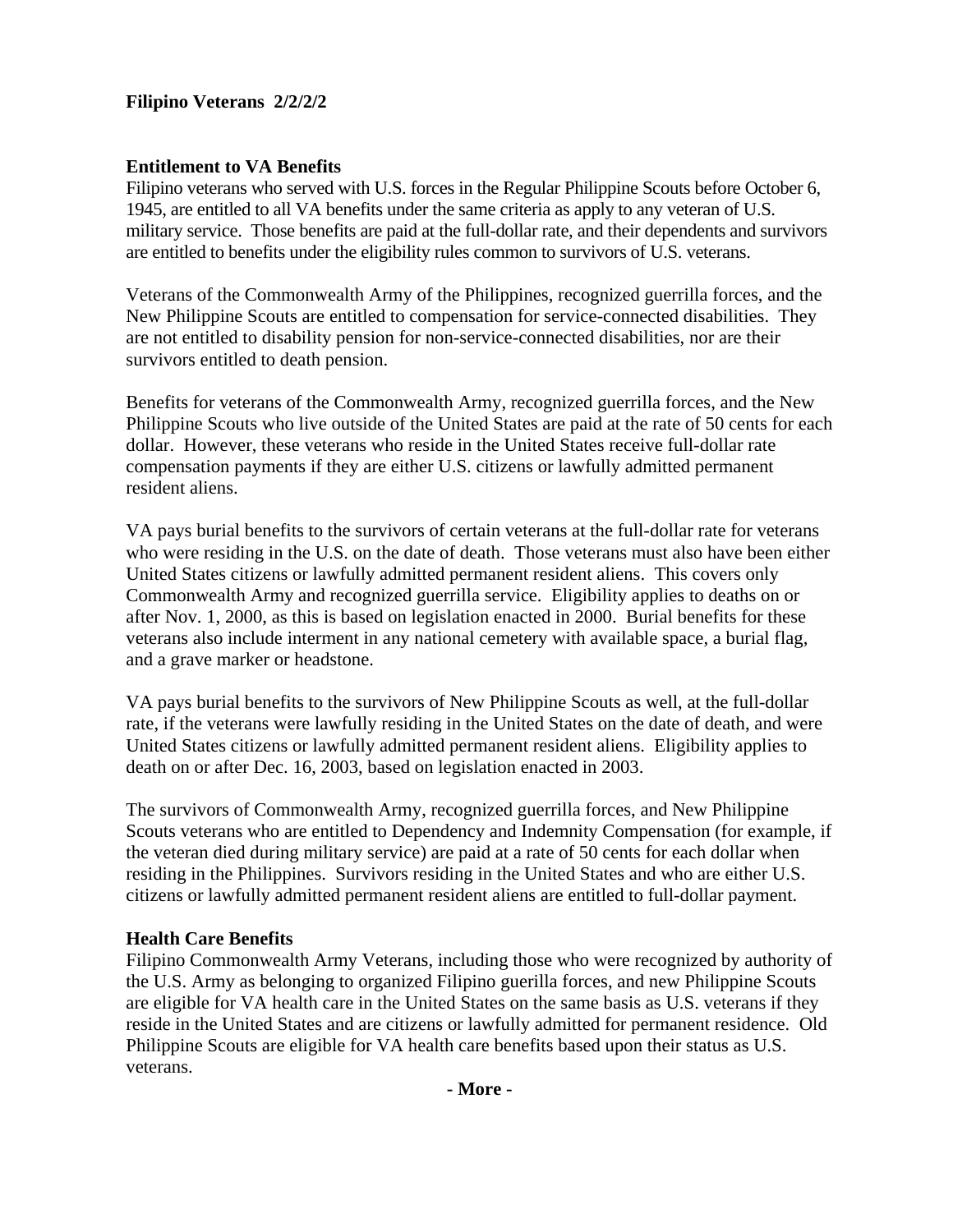#### **Filipino Veterans 3/3/3/3**

In the Philippines, the Republic of the Philippines government provides medical care to eligible Filipino veterans. Filipino veterans are ineligible for VA health care treatment services in the Philippines although the VA does provide them examinations in connection with determining their eligibility for VA compensation and pension benefits. U.S. veterans with service-connected conditions are eligible for medical care for both service-connected and non-service-connected disabilities at the VA outpatient clinic in Manila. U.S. veterans there also are eligible for hospital care for service-connected disabilities, which is provided under VA contract.

#### **Background**

The origins of the Commonwealth Army of the Philippines are in the early 1900s when the United States assumed formal sovereignty over the Philippines. At that time, the United States was preparing for the Philippines to become a sovereign nation. Public Law 73-127, enacted in 1934, required the Commonwealth Army to respond to the call of the President of the United States under certain conditions. In fact, President Franklin Roosevelt ordered the Commonwealth Army to service on July 26, 1941, and it served with the USAFFE command throughout World War II.

Public Law 79-190, enacted in October 1945, authorized recruiting 50,000 "new" Philippine Scouts in anticipation of needing local occupational forces. President Truman acknowledged the contributions of the Philippine people who fought under the umbrella of the USAFFE command to defend the Philippine Islands against occupation by the Japanese. He called for a study to determine the level of benefits appropriate to conditions in the Philippines. The reduced rate of benefits to veterans living there was based on the different economic conditions in the Philippines and the United States.

Current laws affecting these benefits date to congressional actions in 1946 that specified that the service of groups other than the Old Scouts would not be considered U.S. military service. VA officials considered that Filipino military service met the statutory definition of a U.S. veteran until Congress passed Public Laws 79-301 and 79-391 in 1946. Public Law 79-301, the First Supplemental Surplus Appropriation Rescission Act, authorized a \$200 million appropriation to the Commonwealth Army of the Philippines, with the provision that service in the Commonwealth Army of the Philippines should not be deemed to have been service in the military or naval forces of the United States. Public Law 79-391, the Second Supplemental Surplus Appropriation Rescission Act enacted in 1946, provided that service in the New Philippine Scouts was not deemed U.S. military service.

The U.S. government also gave the Philippine government grants of at least \$500,000 per year for more than 30 years, starting in the 1960s, to help the Veterans Memorial Medical Center (VMMC) in Quezon City upgrade its equipment and physical plant. In addition, VA provided a total of \$3 million in equipment funds to VMMC during the period from 2002 to 2005.

A VA contract with the VMMC was expanded by legislation in 1963 permitting the center to care for non-service-connected conditions of Filipino and U.S. veterans.